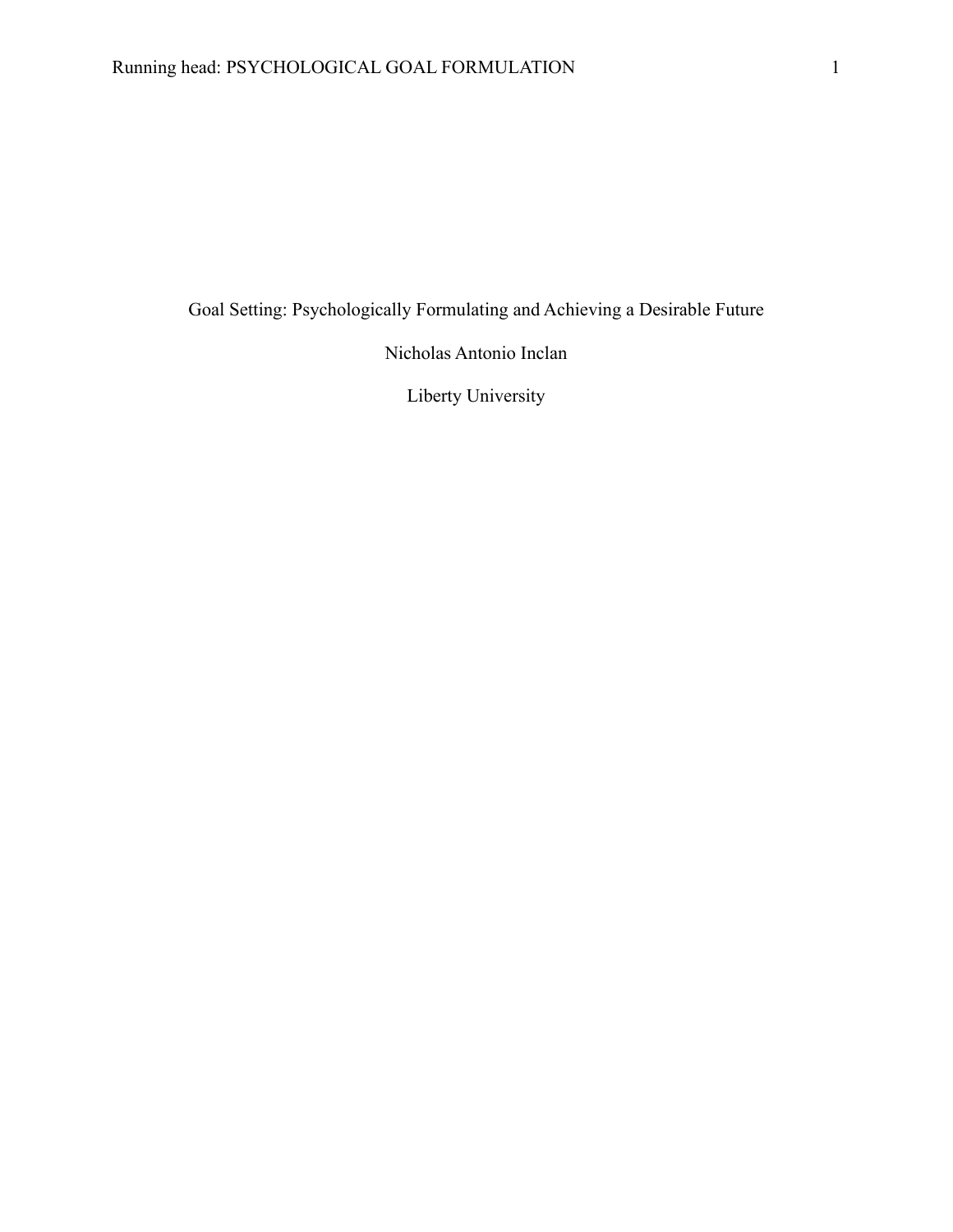#### Abstract

Discussed herein is a short overview of goal formulation as well as an outline of various psychological processes that may assist one in their journey toward goal achievement including initial goal formulation, pathway thinking, goal feedback loops and cognitive envisioning. As goal setting is a cognitive representation of a desirable future outcome, both achieving and failing to achieve a goal will have psychophysiological effects. The neurotransmitter dopamine is identified as a positive goal-pursuing neurotransmitter that is released when positive progress is made towards one's goal. Universally applicable, setting a goal can be implemented in various domains such as psychotherapy, academia, business, relationships, and weight management. Potential hinderances to achieving goals are outlined, along with ways in which one may be able to protect themselves from goal achievement failure. While setting a goal may initially be considered as a simple cognitive practice, to achieve a set goal, one must spend the necessary resources and ensure that the behaviors executed are aligned toward goal achievement.

*Keywords*: psychology, goal formulation, goal setting, mental health, cognitive, goal achievement, pathway thinking, Christianity and mental health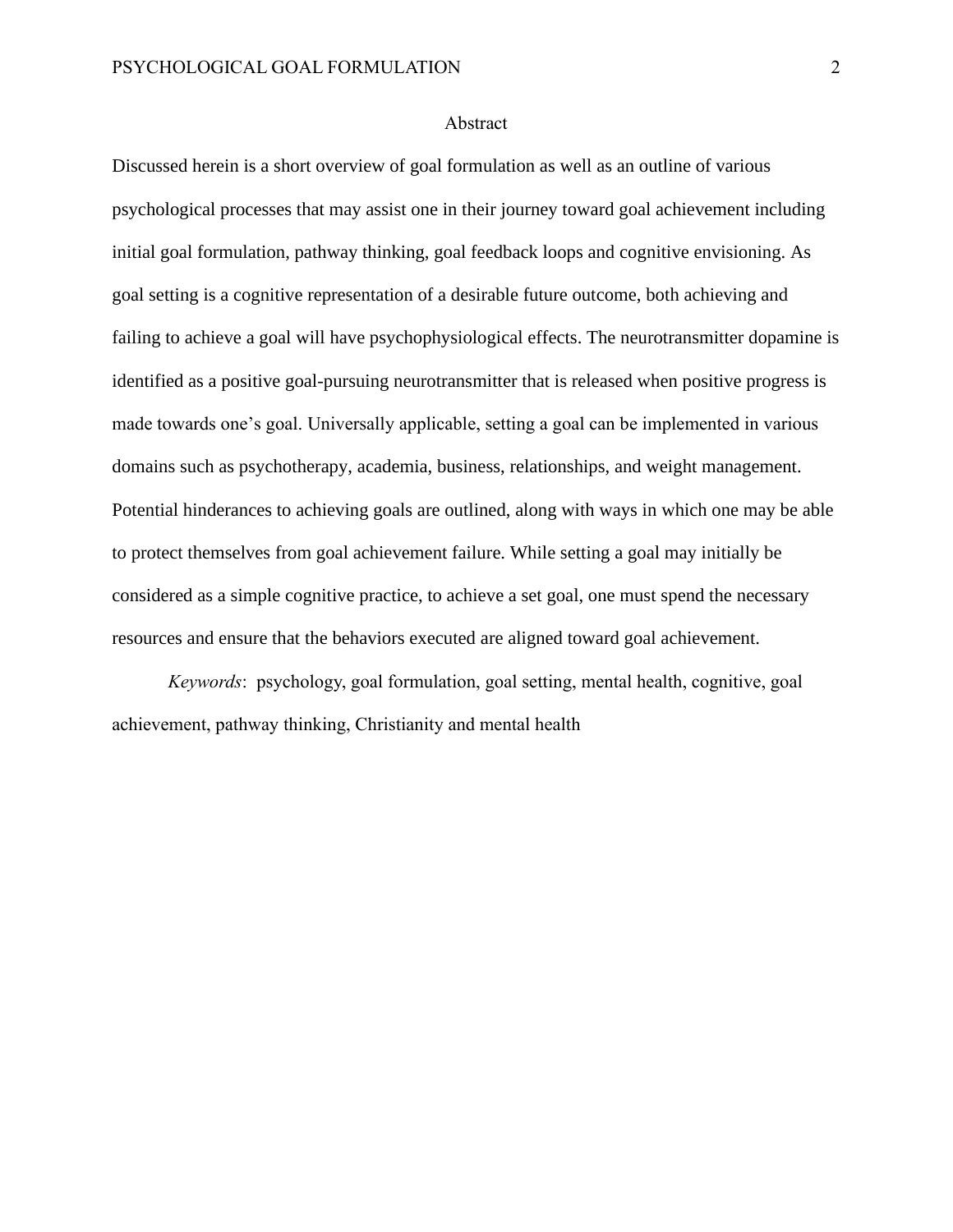Goal Setting: Psychologically Formulating and Achieving a Desirable Future

Goal setting is a psychological process that may be utilized to assist one in achieving a desirable outcome in any domain of life. As simple as goal setting may seem, it is a multifaceted psychological process that starts with a cognitive representation of a desirable future state (Avishai, Conner, & Sheeran, 2019). Merely fantasizing about the completion of a goal may become a hinderance in goal achievement (Avishai et al., 2019). To combat against hinderances to goal achievement, psychological processes such as "cognitive envisioning" and "pathway thinking" should be considered (Avishai et al., 2019). If one never spends the time and cognitive effort necessary to develop a roadmap towards goal achievement, one may experience adverse psychophysiological impacts. Goal setting and goal achievement are not passive practices and are perhaps best approached with a helping mentor, friend, pastor, or therapist.

# **Goals: What Are They and What Neurobiological Effects They Have**

Goals and goal setting are more psychological than one may initially perceive. As defined by Avishai et al. (2019), goals are cognitive representations of a futuristic desired outcome in a specified domain of life. Goals allow one to psychologically manifest multiple cognitive representations of future conditions. Volkova, Spiridonov, Lavrova, Kuminskaya, Markova, and Danina (2019) state that goals are a vital element to any given activity. This is further supported by literature suggesting that pursuing one's personal goals is important to one's psychophysiological well-being (Hadley, & MacLeod, 2010; Peterson, & Mar, 2010). Peterson and Mar (2010) found that individuals who were part of a cohort that spent cognitive effort writing and thinking through their ideal futures had less visits to medical professionals compared to the control group after a five month follow up. Additionally, the literature states that while one is making progress towards a goal, the body responses neurobiologically by releasing dopamine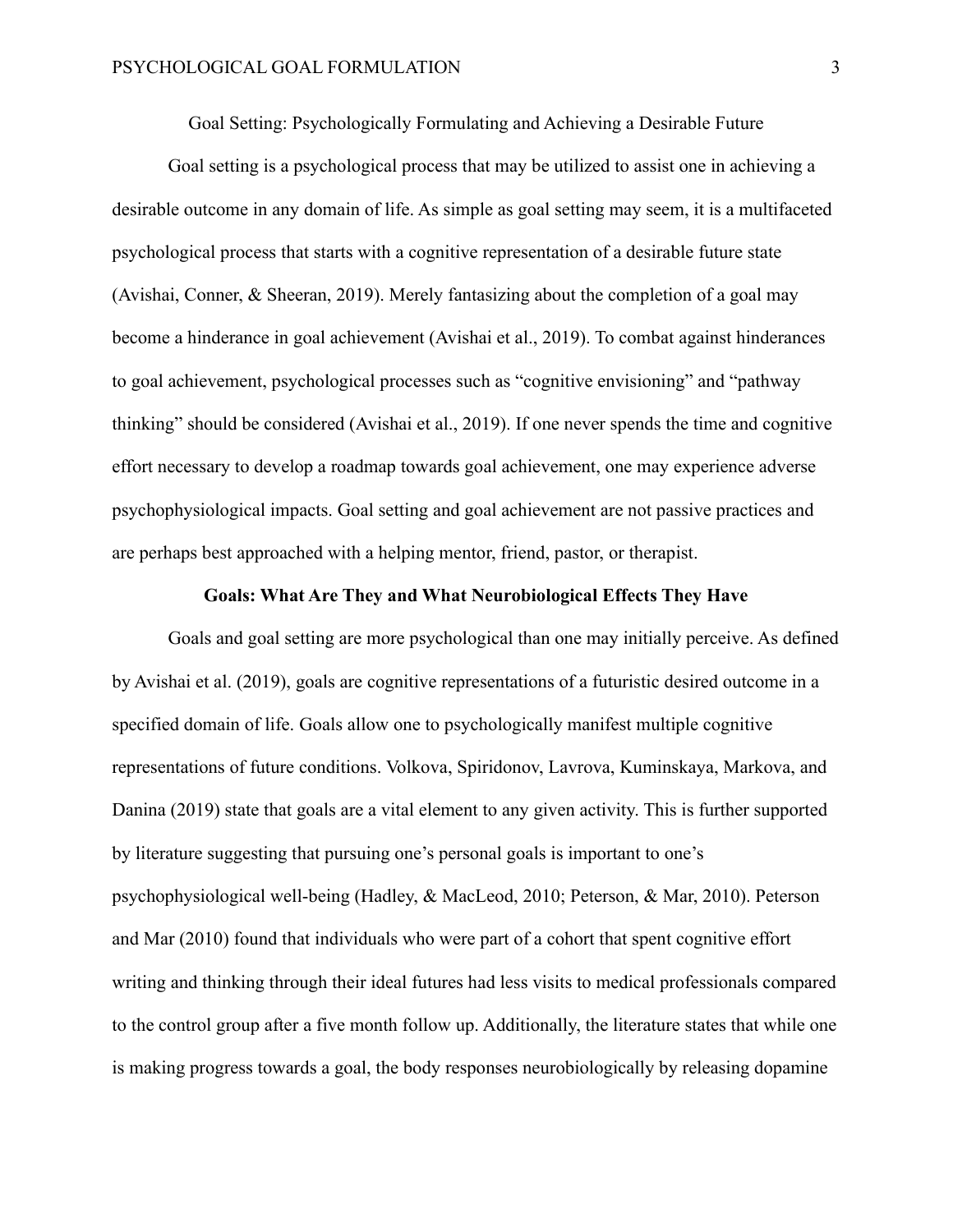which is a neurotransmitter well-known for its contribution to positive emotions (Peterson,  $\&$ Mar, 2010). As Morisano, Hirsh, Peterson, Pihl, & Shore (2010) explain, individuals who experience positive progressive goal fulfillment will likely initiate a positive feedback loop between goal commitment and self-efficacy. This feedback loop continuously strengthens both self-efficacy and goal commitment resulting in the mobilization of stronger psychological selfregulating processes that help facilitate subsequent goal attainment. Goals can be utilized across various professions and practices such as, but not limited to, organizational planning, psychotherapy, sports, health behaviors and educational performance (Morisano, et al., 2010; Volkova et al., 2019; Avishai et al., 2019; Peterson, & Mar, 2010).

# **Goal Formulation: Not a Passive Practice**

Goal formulation is a conscious cognitive representation of a desirable future state and is by no means a passive practice (Avishai et al., 2019). Psychological goal formulation is an active practice highly demanding of one's cognitive resources and time. Setting aside time to allow oneself to psychologically formulate a desirable future state for a given domain is necessary for the construction of any goal. There are additional goal setting elements essential for goal formulation such as differentiating between an unrealistic and realistic goals. In their research on goal setting within the domain of psychotherapy, Volkova et al (2019) found that individuals occasionally tend to construct unrealistic goals which may lead to negative goal achievement outcomes. Negative impacts of unrealistic goal setting were also identified by Brusso, Orvis, Bauer, and Tekleab (2012), stating that unrealistic goals adversely affected future goal performance.

Aside from constructing desirable future states that are realistic in nature, setting goals also involves psychologically mapping the incremental, intentional behaviors relevant to the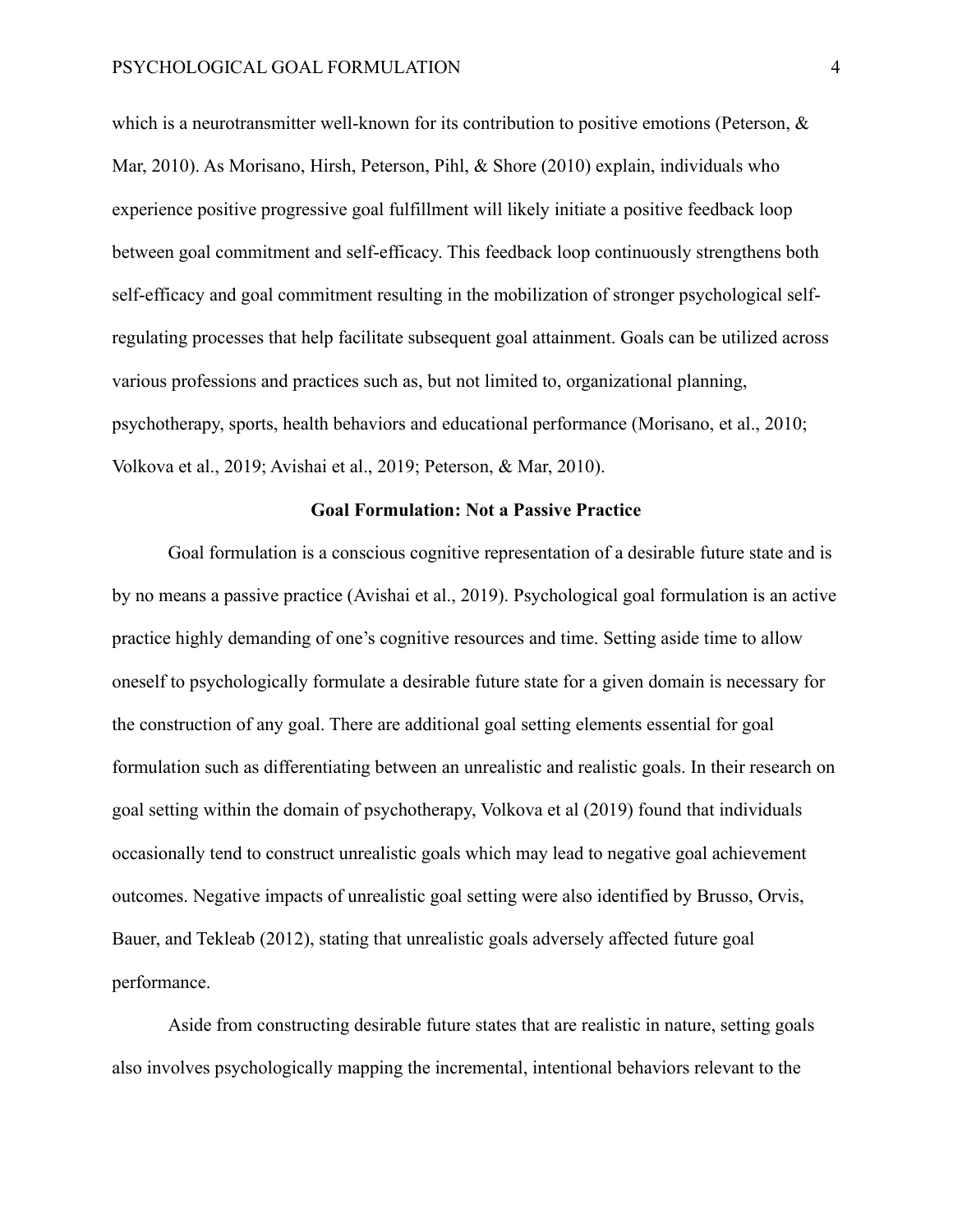desirable goal. As Hvid and Engell (2013) discuss, psychologically formulating a goal helps lead one in a specific direction. Starting with the formulation of a desirable future state (goal) allows one to quickly process through actions that may bring them closer to achievement of that goal (Hvid, & Engell, 2013). The Word of God also supports the idea of approaching goal setting with psychological precision to the degree one is able to write out their goal with clarity as they strive to achieve it (Habakkuk 2:2, AMPC). When a clear goal has been constructed, individuals can focus more precisely on behaviors that are relevant to goal achievement while avoiding the mistake of focusing on behaviors irrelevant to their goal (Morisano, et al., 2010; Hvid, & Engell, 2013). Provided that positive, progressive goal achievement impacts individuals neuropsychologically (Peterson, & Mar, 2010), spending psychophysiological resources on behaviors that are goal-irrelevant could have adverse effects on an individual. As with the positive feedback loop between goal commitment and self-efficacy (Morisano et al., 2010), one may experience hopelessness if they perceive their goal as unattainable (Hadley, & MacLeod, 2010). Based on the literature, goal formulation and achievement are complex dynamic processes that involve mapping out incremental behaviors that align with making progress towards the goal while attempting to avoid behaviors that are goal irrelevant.

## **Safeguarding Goal Achievement**

Goals are meant to be achieved and attainable, not something one forever strives to accomplish or a lofty fantasy in one's imagination. Because psychological goal formulation effects individuals neuropsychologically (Hadley, & MacLeod, 2010; Peterson, & Mar, 2010), it may be best to approach goals with a determination of completing said goals. As mentioned previously, a goal should be formulated around a clear purpose, it should be realistic, and it should have, at the least, a tentative psychological mapping of incremental behaviors that are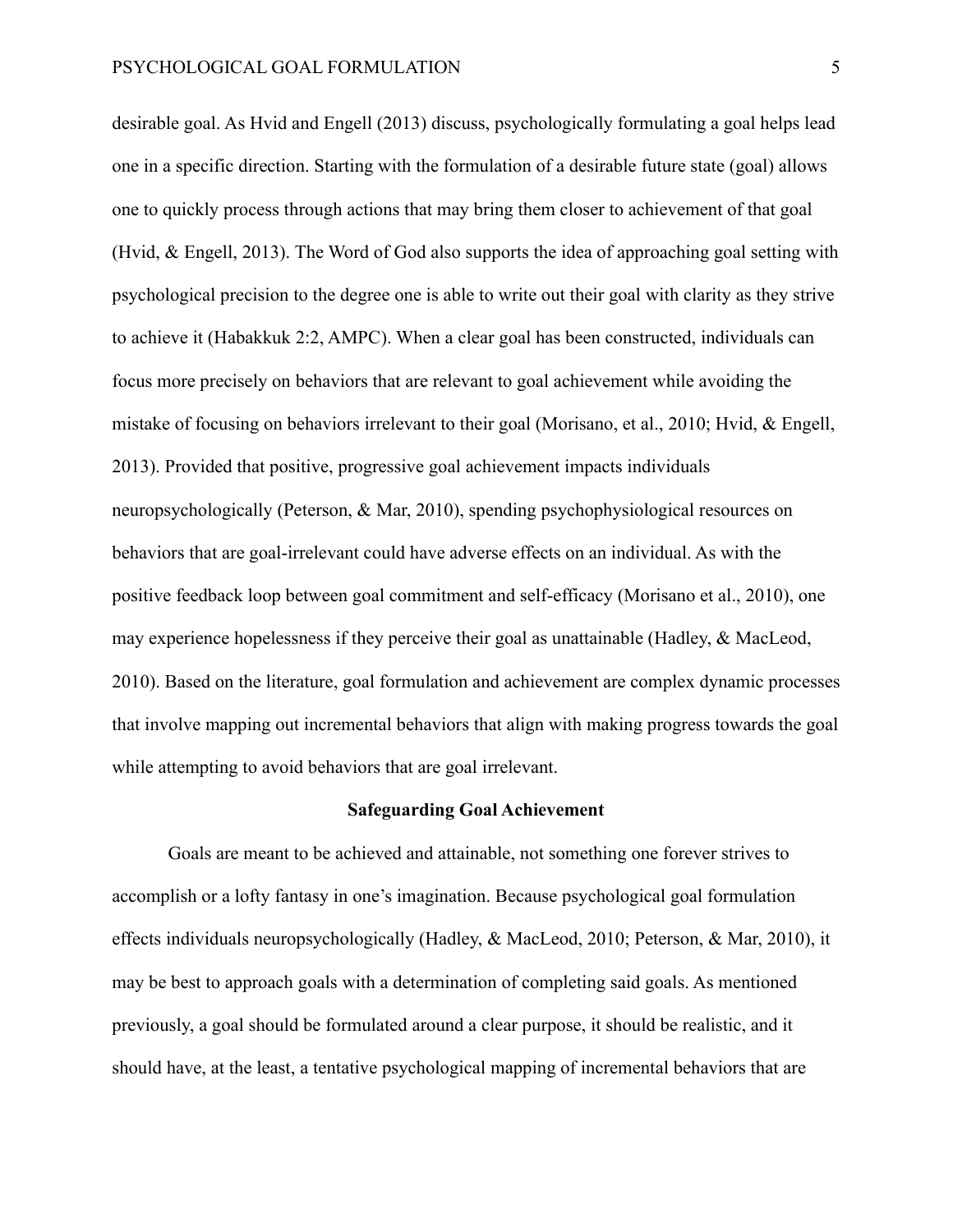relevant towards goal achievement. Having a clear, specific, realistic, purposeful goal with potential goal-relevant behaviors psychologically mapped out allows one to focus their limited time and resources on executing the necessary relevant behaviors that align with achieving that goal (Morisano, et al., 2010; Hvid, & Engell, 2013). Avishai et al. (2019) state that those who practice cognitive envisioning, specifically related to relevant behaviors towards a goal, may experience an increase in motivation towards actions that align with goal achievement. Additionally, cognitive envisioning allows one to psychologically map potential obstacles to exhibiting behaviors that achieve goal progression (Avishai et al., 2019). This may assist individuals to focus on goal realism rather than wasting valuable cognitive resources on fantasizing.

Fantasizing is closely related to the practice of cognitive envisioning. Fantasizing superficially provides utility in goal achievement, however, it can lead to misplaced focus on action *desirability* instead of action *feasibility*. As one cognitively focuses on the desirability, and not the feasibility, of goal-relevant behaviors, one may experience negative behavioral changes towards goal-achievement (Avishai et al., 2019). Focusing on action feasibility may better prepare one for future realistic, relevant behaviors that align to goal achievement (Avishai et al., 2019). Avishai and colleagues (2019) use the terminology "pathway thinking" to explain this practice. Pathway thinking allows one to think through and work through the various challenges that may manifest as one is progressing towards a goal (Avishai et al., 2019). During their study, Avishai et al. (2019) found that as individuals practiced pathway thinking, their goals became more realistic. One may infer, then, that pathway thinking may be utilized as a psychological mechanism that could protect one from fantasizing and setting unrealistic goals.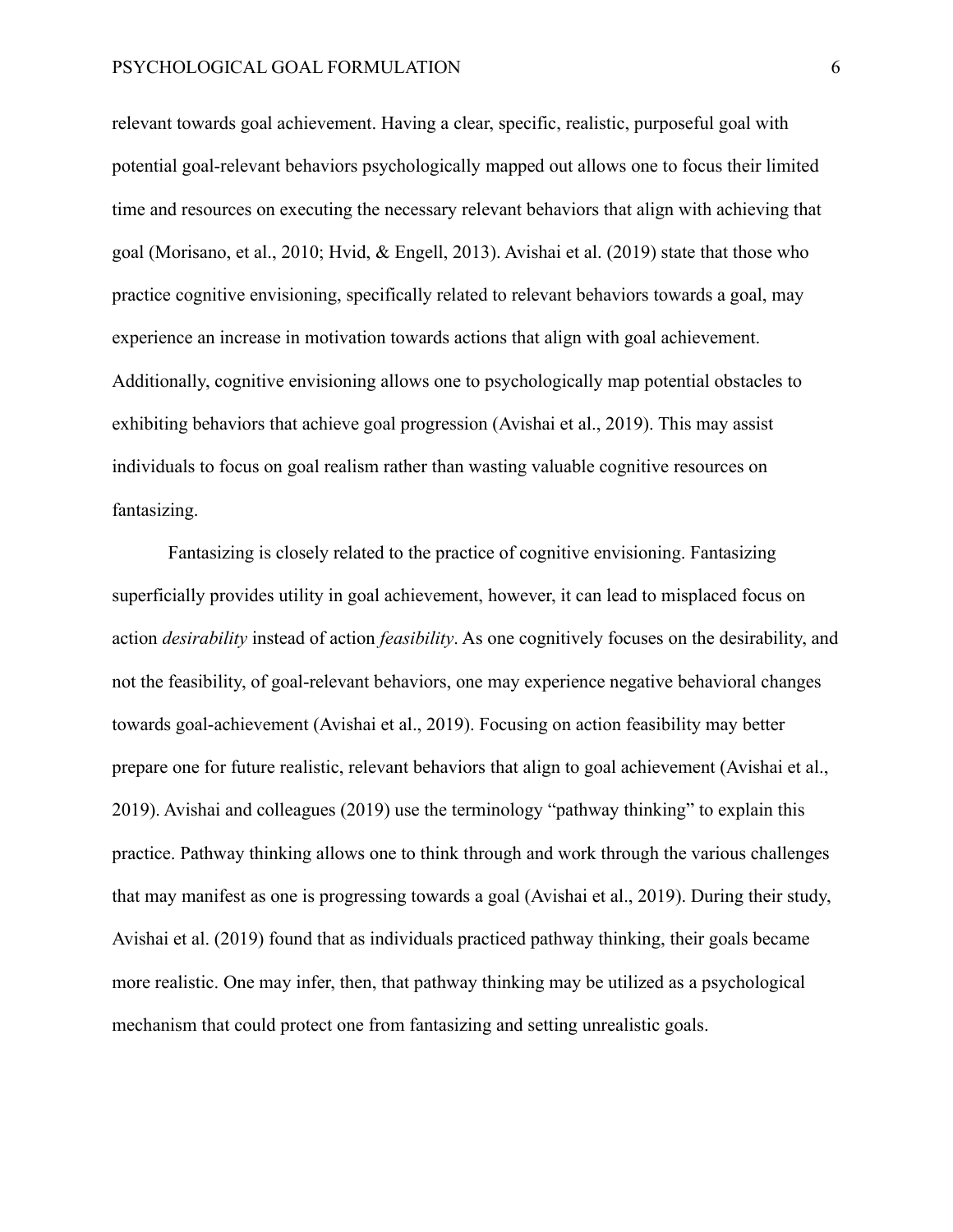An additional item relevant to goal achievement is not setting goals that are too lofty or too difficult to achieve (Brusso et al., 2012). Brusso and colleagues (2012) explain that when too difficult of a goal is set, the individual will most likely fail at achieving the goal leading to the manifestation of a "large goal-performance discrepancy". Large goal performance discrepancies were found to adversely impact future behaviors towards goal achievement (Brusso et al., 2012). Brusso et al. (2012) suggest that individuals should set smaller goals as opposed to the large, difficult goals to avoid goal-performance discrepancy. Peterson and Mar (2010) discuss a similar approach by stating that setting nearer or proximal goals is the optimal path to goal achievement. Both Brusso et al. (2012) and Peterson and Mar (2010) seem to align with the idea of pathway thinking and cognitive envisioning as discussed by Avishai et al. (2019). Brusso et al. (2012) also outline the importance of receiving feedback on goal achievement progression. This suggests that to receive feedback, one would need to set up mechanisms to track goal progress. Although the idea of measuring one's progress towards a goal is a simple idea to comprehend, attempting to cognitively construct what to measure and how to measure can be difficult. Working with a professional, counselor, pastor or mentor may prove useful when approaching goal formulation, tracking, and fulfillment.

#### **Conclusion**

Goal setting is an important psychological process which can be utilized across various domains such as sports, academics, business, organizational planning, and psychotherapy. Profoundly psychological, goal setting requires a large amount of one's cognitive resources and time and should not be approached as a passive practice. The formulation of a goal can be viewed as psychologically developing a future state or image that one desires to achieve. Although constructing a goal is achievable for most individuals, completing said goal can be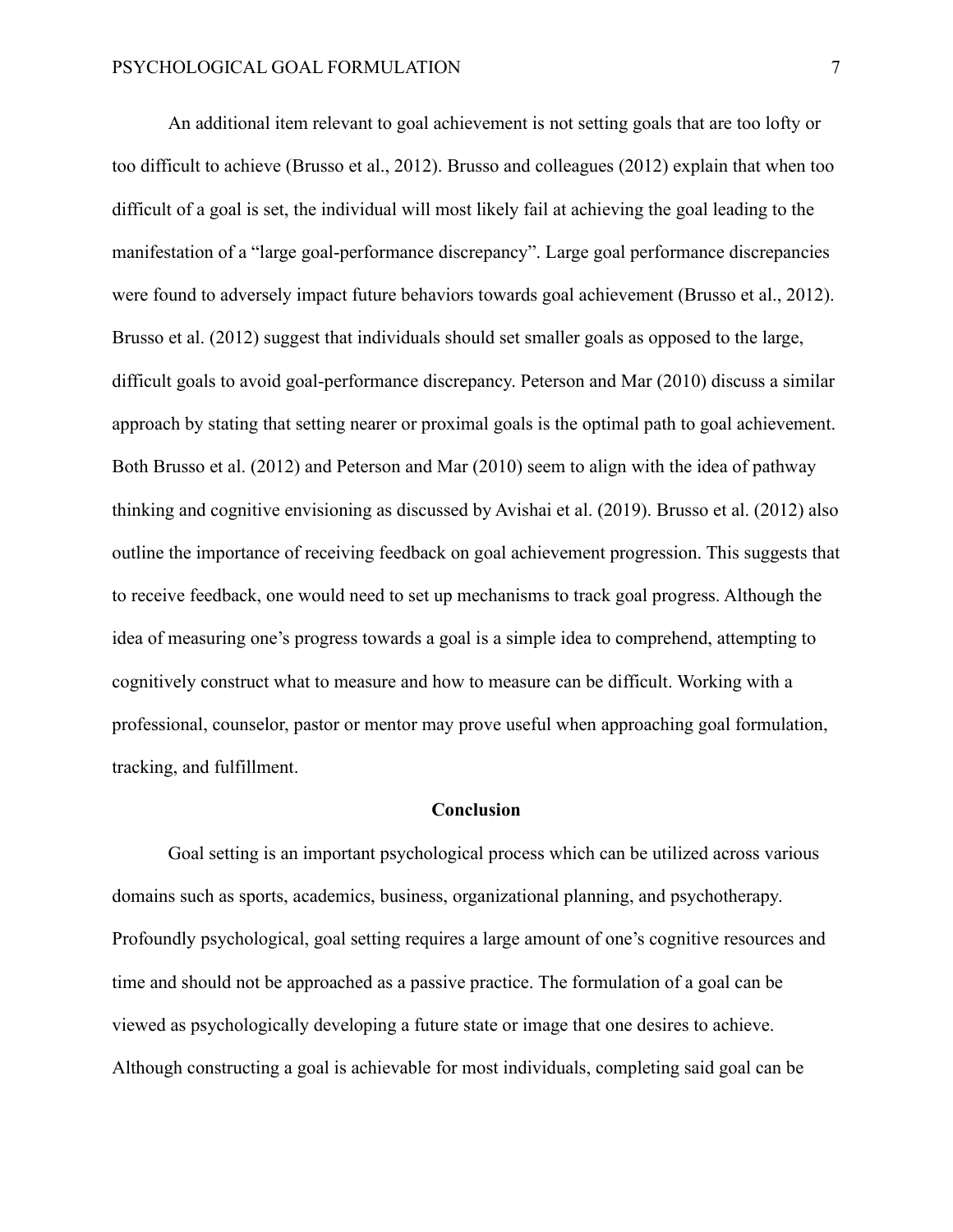# PSYCHOLOGICAL GOAL FORMULATION 8

much more difficult. This involves aligning one's behaviors towards goal achievement. Psychological processes such as cognitive envisioning, proximal goal formulation and pathway thinking may prove useful in goal pursuit. Processes that may provide utility in goal achievement are measuring the progress and allowing a third party to provide objective goal progression feedback.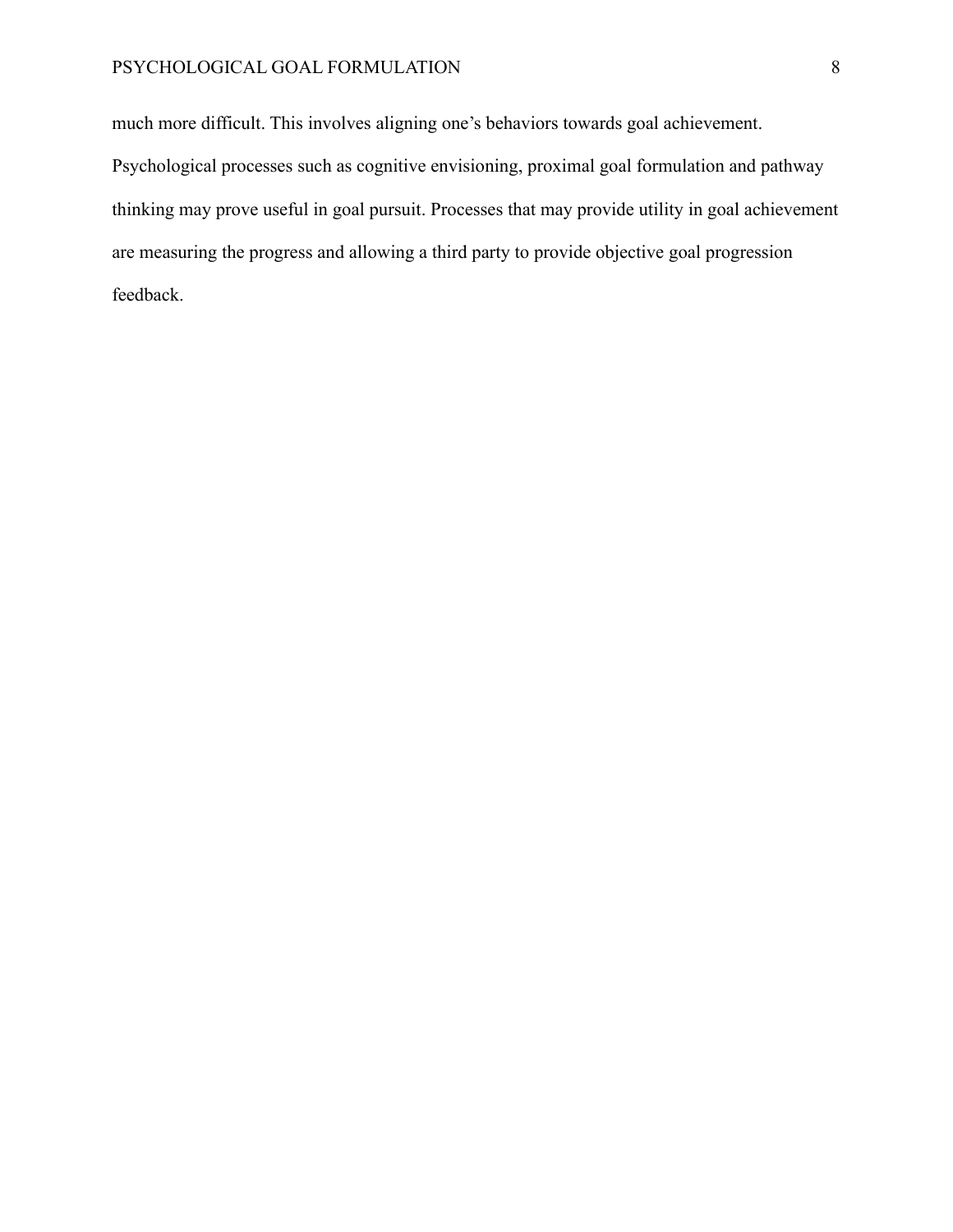### References

- Avishai, A., Conner, M., & Sheeran P. (2019). Setting realistic health goals: Antecedents and consequences. *Annals of Behavioral Medicine*, *53*(12), 1020–1031. [https://doi](https://doi-org.ezproxy.liberty.edu/10.1093/abm/kaz012)[org.ezproxy.liberty.edu/10.1093/abm/kaz012](https://doi-org.ezproxy.liberty.edu/10.1093/abm/kaz012)
- Brusso, R. C., Orvis, K. A., Bauer, K. N., & Tekleab, A. G. (2012). Interaction among selfefficacy, goal orientation, and unrealistic goal-setting on videogame-based training performance. *Military Psychology (Taylor & Francis Ltd)*, *24*(1), 1–18. [https://doi](https://doi-org.ezproxy.liberty.edu/10.1080/08995605.2012.639669)[org.ezproxy.liberty.edu/10.1080/08995605.2012.639669](https://doi-org.ezproxy.liberty.edu/10.1080/08995605.2012.639669)
- Hadley, S., & MacLeod, A. (2010). Conditional goal-setting, personal goals and hopelessness about the future. *Cognition & Emotion*, *24*(7), 1191–1198. https://doiorg.ezproxy.liberty.edu/10.1080/02699930903122521
- Hvid L. C., & Engell, C. (2013). The art of goal setting: A tale of doing sport psychology in professional football. *Sport Science Review*, *22*(1/2), 49–76. Retrieved from [https://search-ebscohost](https://search-ebscohost-com.ezproxy.liberty.edu/login.aspx?direct=true&db=s3h&AN=90278066&site=ehost-live&scope=site)[com.ezproxy.liberty.edu/login.aspx?direct=true&db=s3h&AN=90278066&site=ehost-](https://search-ebscohost-com.ezproxy.liberty.edu/login.aspx?direct=true&db=s3h&AN=90278066&site=ehost-live&scope=site)

[live&scope=site](https://search-ebscohost-com.ezproxy.liberty.edu/login.aspx?direct=true&db=s3h&AN=90278066&site=ehost-live&scope=site)

- Morisano, D., Hirsh, J. B., Peterson, J. B., Pihl, R. O., & Shore, B. M. (2010). Setting, elaborating, and reflecting on personal goals improves academic performance. *Journal of Applied Psychology, 95*(2), 255-264. doi:10.1037/a0018478
- Peterson, J., & Mar, R. (2010). The Benefits of Writing. Retrieved from https://www.researchgate.net/publication/265245291 The Benefits of Writing
- Volkova, N. V., Spiridonov, V. F., Lavrova, E. V., Kuminskaya, E. A., Markova, S. V., & Danina, M. M. (2019). The development of a method for studying goal setting in psychotherapy.